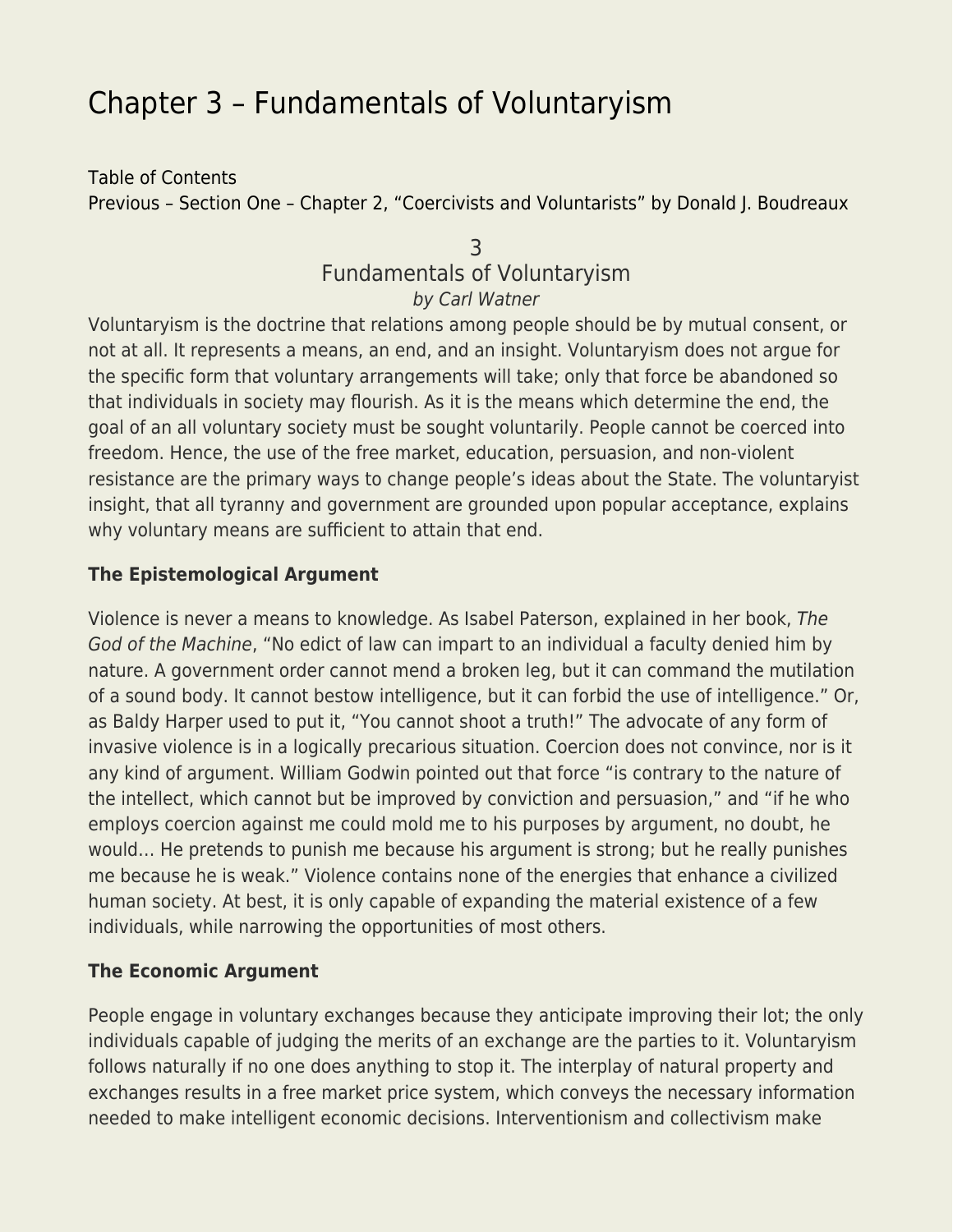economic calculation impossible because they disrupt the free market price system. Even the smallest government intervention leads to problems which justify the call for more and more intervention. Also, "controlled" economies leave no room for new inventions, new ways of doing things, or for the "unforeseeable and unpredictable." Free market competition is a learning process which brings about results which no one can know in advance. There is no way to tell how much harm has been done and will continue to be done by political restrictions.

# **The Moral Argument**

The voluntary principle assures us that while we may have the possibility of choosing the worst, we also have the possibility of choosing the best. It provides us the opportunity to make things better, though it doesn't guarantee results. While it dictates that we do not force our idea of "better" on someone else, it protects us from having someone else's idea of "better" imposed on us by force. The use of coercion to compel virtue eliminates its possibility, for to be moral, an act must be uncoerced. If a person is compelled to act in a certain way (or threatened with government sanctions), there is nothing virtuous about his or her behavior. Freedom of choice is a necessary ingredient for the achievement of virtue. Whenever there is a chance for the good life, the risk of a bad one must also be accepted.

# **The Natural Law Argument**

Common sense and reason tell us that nothing can be right by legislative enactment if it is not already right by nature. Epictetus, the Stoic, urged men to defy tyrants in such a way as to cast doubt on the necessity of government itself. "If the government directed them to do something that their reason opposed, they were to defy the government. If it told them to do what their reason would have told them to do anyway, they did not need a government." Just as we do not require a State to dictate what is right or wrong in growing food, manufacturing textiles, or in steelmaking, we do not need a government to dictate standards and procedures in any field of endeavor. "In spite of the legislature, the snow will fall when the sun is in Capricorn, and the flowers will bloom when it is in Cancer."

#### **The Means-End Argument**

Although certain services and goods are necessary to our survival, it is not essential that they be provided by the government. Voluntaryists oppose the State because it uses coercive means. The means are the seeds which bud into a flower and come into fruition. It is impossible to plant the seed of coercion and then reap the flower of voluntaryism. The coercionist always proposes to compel people to do something, usually by passing laws or electing politicians to office. These laws and officials depend upon physical violence to enforce their wills. Voluntary means, such as nonviolent resistance, for example, violate no one's rights. They only serve to nullify laws and politicians by ignoring them. Voluntaryism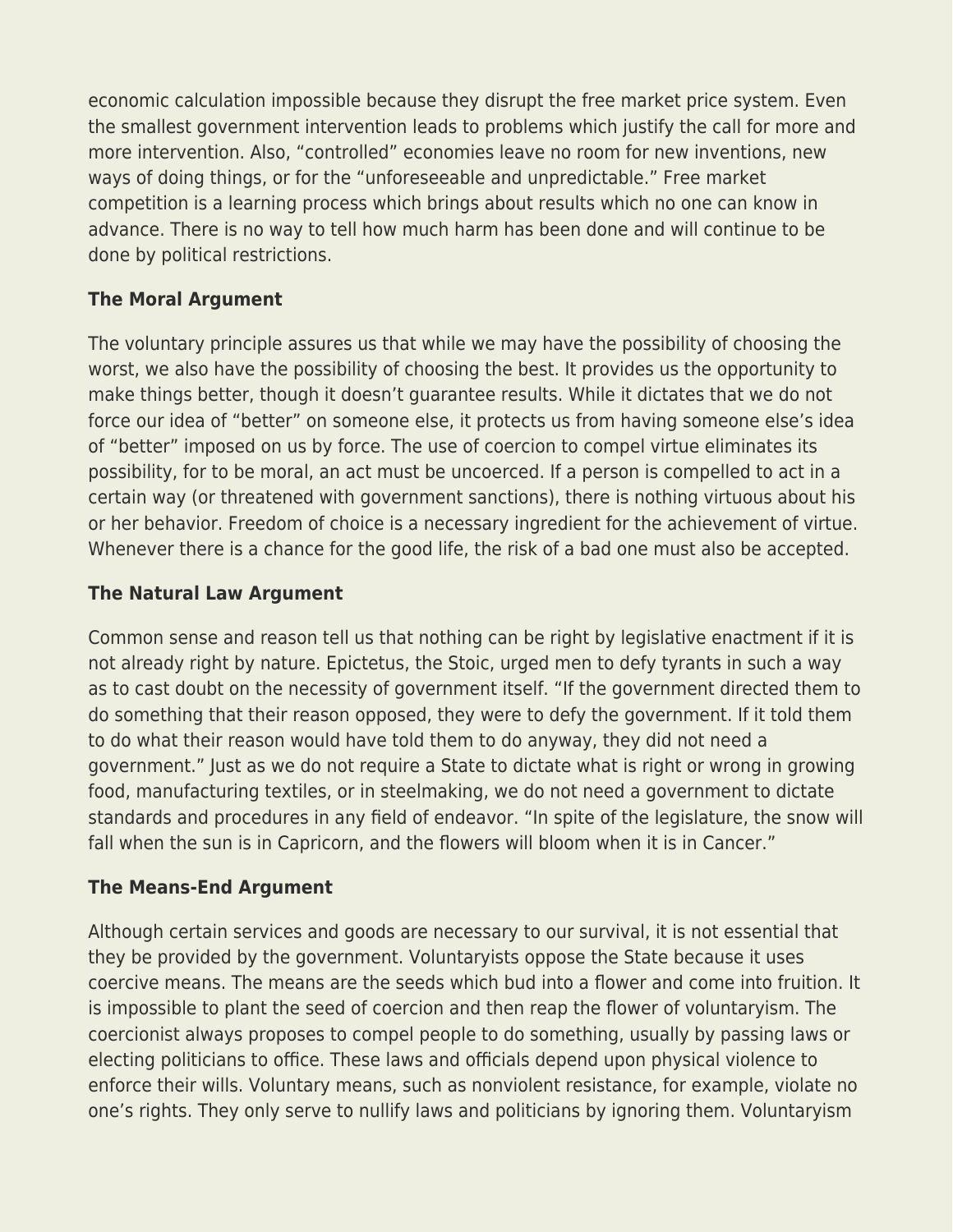does not require of people that they violently overthrow their government, or use the electoral process to change it; merely that they shall cease to support their government, whereupon it will fall of its own dead weight. If one takes care of the means, the end will take care of itself.

# **The Consistency Argument**

—

It is a commonplace observation that the means one uses must be consistent with the goal one seeks. It is impossible to "wage a war for peace" or "fight politics by becoming political." Freedom and private property are total, indivisible concepts that are compromised wherever and whenever the State exists. Since all things are related to one another in our complicated social world, if one man's freedom or private property may be violated (regardless of the justification), then every man's freedom and property are insecure. The superior man can only be sure of his freedom if the inferior man is secure in his rights. We often forget that we can secure our liberty only by preserving it for the most despicable and obnoxious among us, lest we set precedents that can reach us.

# **The Integrity, Self-Control, and Corruption Argument**

It is a fact of human nature that the only person who can think with your brain is you. Neither can a person be compelled to do anything against his or her will, for each person is ultimately responsible for his or her own actions. Governments try to terrorize individuals into submitting to tyranny by grabbing their bodies as hostages and trying to destroy their spirits. This strategy is not successful against the person who harbors the Stoic attitude toward life, and who refuses to allow pain to disturb the equanimity of his or her mind, and the exercise of reason. A government might destroy one's body or property, but it cannot injure one's philosophy of life. Furthermore, the voluntaryist rejects the use of political power because it can only be exercised by implicitly endorsing or using violence to accomplish one's ends. The power to do good to others is also the power to do them harm. Power to compel people, to control other people's lives, is what political power is all about. It violates all the basic principles of voluntaryism: might does not make right; the end never justifies the means; nor may one person coercively interfere in the life of another. Even the smallest amount of political power is dangerous. First, it reduces the capacity of at least some people to lead their own lives in their own way. Second, and more important from the voluntaryist point of view, is what it does to the person wielding the power: it corrupts that person's character.

Copyright © 2006 Carl Watner. All rights reserved. Reprinted with permission. "Carl Watner is an American author and historian of libertarian studies, and a voluntaryist. He has written articles for Reason magazine, The Libertarian Forum, and The Journal of Libertarian Studies. He's published and edited The Voluntaryist newsletter since 1982." Visit [www.voluntaryist.com.](http://www.voluntaryist.com/)